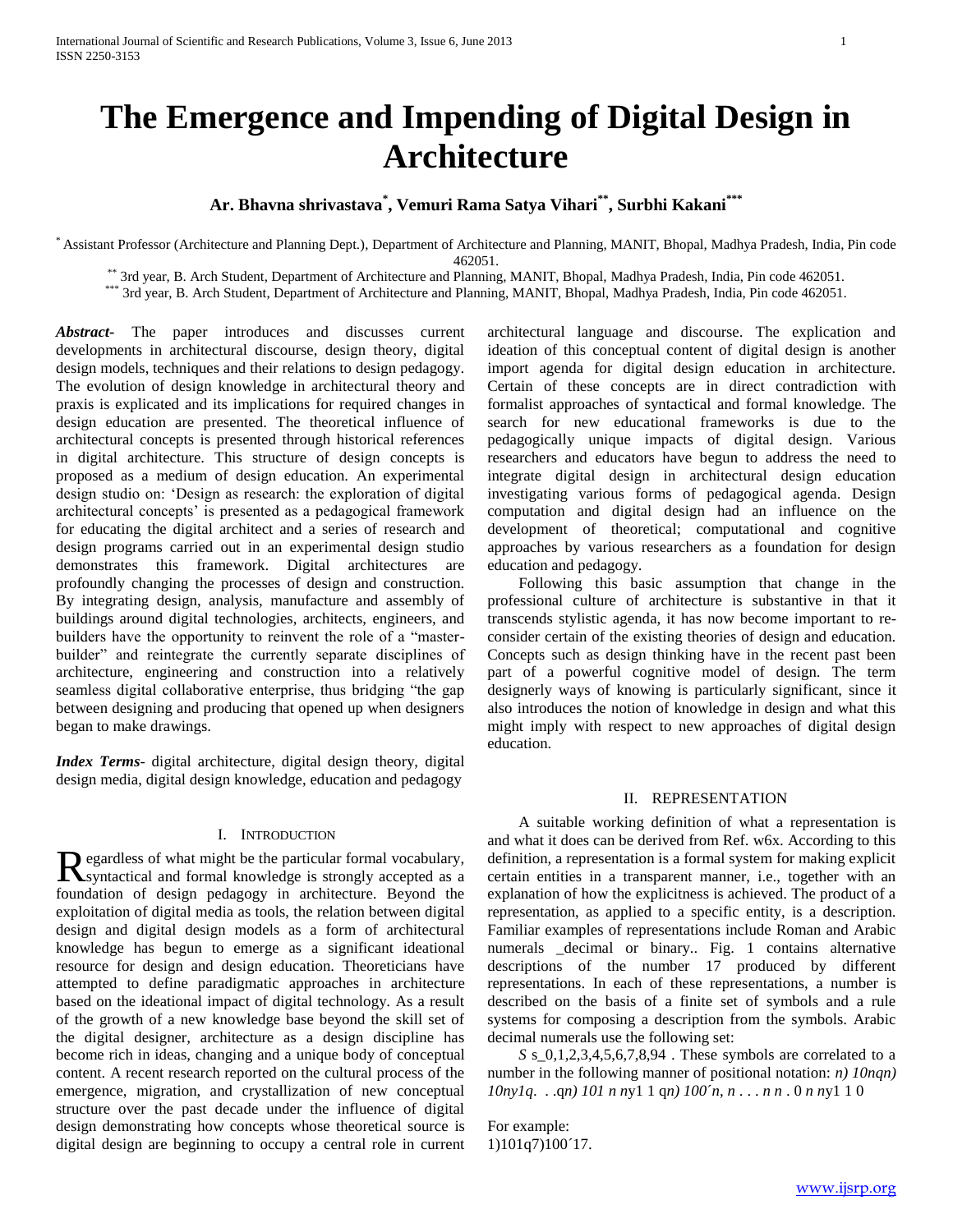Arabic binary numerals make use of a smaller set of symbols and corresponding decomposition rules:

 *S* s\_0, 14, B *n) 2nqn) 2ny1q*. . .q*n* )21 *n n*y1 1 q*n* )20´*n* ,*n* . . . *n n* . 0 *n n*y1 1 0

For example: 1)24q0)23q0)22q0)21q1)20s10, 001.

 Architectural representations are essentially similar in structure. They consist of symbols for spaces andror building elements, relations between the symbols and correspondence rules for mapping the symbols and their relationships to the subject of the representation. Fig. 2 depicts the symbols of a basic set of building elements. The set is sufficient for

# $\text{VII} = 17 = 10001 = \text{mW} \text{ with} 10001$ **Fig. 1. Alternative representations of a number.** 니 ~~

**Fig. 2. A basic set of symbols for floor plans.**

T

 describing orthogonal floor plans, such as the one in Fig. 3, as two-dimensional arrays comprising generic building elements w5x. The choice of symbols relates to the constraints of the symbolized entities. These constraints are, in turn, reproduced in the representation. In the example of Figs. 2 and 3, there are specific expectations concerning the type of linked wall corners and junctions \_the first nine symbols in Fig. 2. These expectations can be used to evaluate and control the syntactic correctness and integrity of a description. They can also be used to recognize the spaces in a floor plan w5, 7,8x. Computational representations of architectural designs generally concentrate on these two types of symbols, building elements and spaces, i.e., the "solids" and "voids" of architectural composition. Most generative systems concentrate initially on the relative arrangement of spaces and subsequently on the positioning of building elements which bound the spaces w9, 10x. Other systems have focused on the coordination of the resulting dual network of building elements and spaces w11, 12x.



**Fig. 3. Floor plan created with the symbols of Fig. 2.**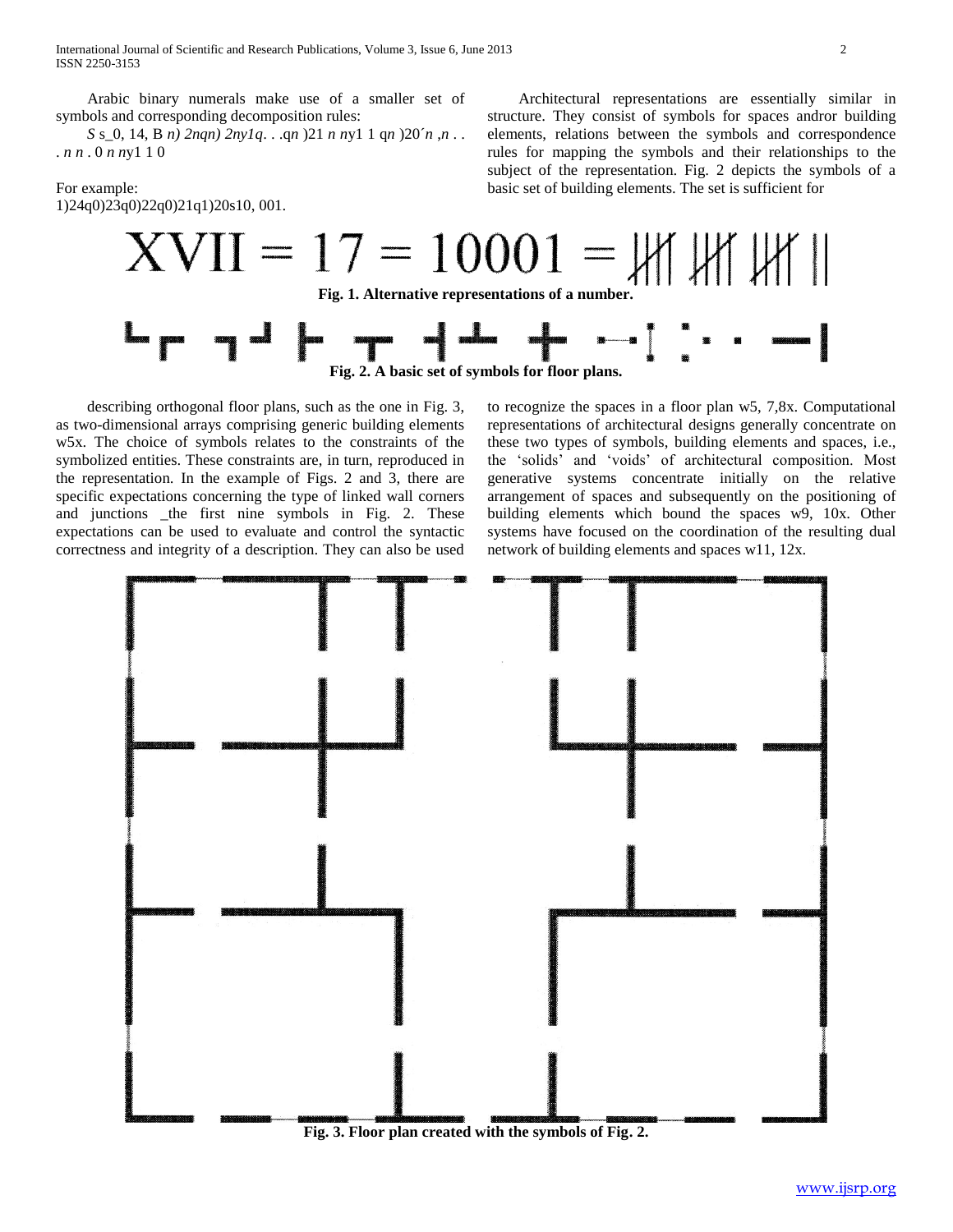#### III. DEVELOPMENTS IN DIGITAL DESIGN

 One of the toughest exercises in design computing is predicting future developments. The race for more computational power, the availability of increasingly more worthwhile computer programs and improvements in operating systems are just a few of the factors which make the projection of current technical aspects rather futile. To a lesser degree, this also applies to approaches and methods, especially those aspects that are inescapably constrained by technical opportunity, such as human–computer interaction.

 All that remains is fundamental issues that should guide technological development.

 Probably the most significant fundamental issue for architectural visualization is representation. Current visualization problems are posing a wide spectrum of questions concerning our representational assumptions. Rather than adapting design representations to the requirements of these problems, we should attempt to arrive at a unifying theory of representation capable of dealing with such problems in a systematic, consistent manner. The main objective of this theory should be other than the current goal of increasingly higher levels of photorealism: the inclusion of modelling and analytical facilities that support and enhance the architect"s intuitive creativity without prescriptive or proscriptive restrictions.

# IV. EXPLORATION OF DIGITAL MODELS, METHODS AND DESIGN CONCEPTS

 The digital design studio is experimental in the sense that it encourages research-oriented study. This is treated as a bottomup process, one can explore processes that can organize a set of ideas and rules that can than modify the process by selecting alternative methods and techniques of exploration. Each of the following projects was developed by exploiting digital models and techniques that suited the theoretical and conceptual content of the project. In each a conceptualization of "digital material" and a unique digital model or digital technique appropriate to the material concept was employed.

 The didactic process consists of the following four basic steps: -

Conceptualize and define a specific type of "digital material". Digital material can be defined as an organizational structure, or pattern, of a certain material.

 - Define a specific digital design model related to formation, generation, or performance, or relationships of such models.

 - Select a context that can best demonstrate the behaviour and applicability of the 'design material' in relation to principles related to formation, generation or performance.

 - Develop and present a taxonomy (related to digital architecture) that can be used to describe the digital architectural design thinking processes.

 All work is in the form of multiple short exercises which are finally produced by each student as a research report including the conceptual vocabulary.

 These experimental projects explore the intersections between methodologies techniques, representational modes, etc. underlying the integration between digital media and the conceptual. They also explore resulting new geometries related to particular forms such as topological surfaces and responsive network structures that are related to the given materials.

# V. CONTINOUSLY EVLOVING TOPOLOGICAL VOCABULARIES

 The following research explored the concept of hyper continuity as an expression, a linear evolving topological vocabulary of form. It accommodates the complexity of topology and attempts to apply topology that maintains the same relations along a linear development. The application involves the study of such design methods and techniques in order to develop a national boundary. In this case, the boundary is conceived of a continuous set of diverse functional spaces for collaborative activities of the neighbouring countries. Changing requirements along the boundary create a constantly changing condition of context and program along the otherwise continuous design of the boundary. Acting together, both performance-based technique and the definition of programmatic parameters produced a concept: a "functional boundary", that is, hypercontinuity of surfaces and volumes, and heterogeneity. This approach relates to the generic problem of complex program and changing conditions. Heterogeneity has replaced the instantiation of a particular standardized, modular structure as is currently routinely applied irrespective of complex changes of program and conditions.

#### VI. A MOBIUS MODEL OF CONTINUITY

 In comparison to the digital model of topological geometry studied in the first research, the following design project explored a topology of the Mobius Ring; named after August Fernando Mobius (1790e1868). It is characterized as an infinite spatial topology; without definition of inside and outside. In this project these characteristics are employed in order to create a blurring of the conditions of inside and outside, horizontal and vertical employed as an architectural space. These studies were then utilized to be explored in an architectural project.

# VII. GENERATIVE DESIGN BASED ON MORPHOLOGICAL PRINCIPLES

 The conceptualization here is based on a study and analysis of the morphological principles of woven textiles. This woven material created an indeterminate range of heterogeneous folded profiles that were versions of folding and weaving principles. The formation principles of the woven materials were exploited to generate the structure. These profiles evolved to enable spatial, structural and environmental envelope functions within the woven matrix.

 The design transformations are defined by a set of syntactic rules related to morphological principles. The diverse matrices were transformed with respect to their solar protective (sunshading) potential.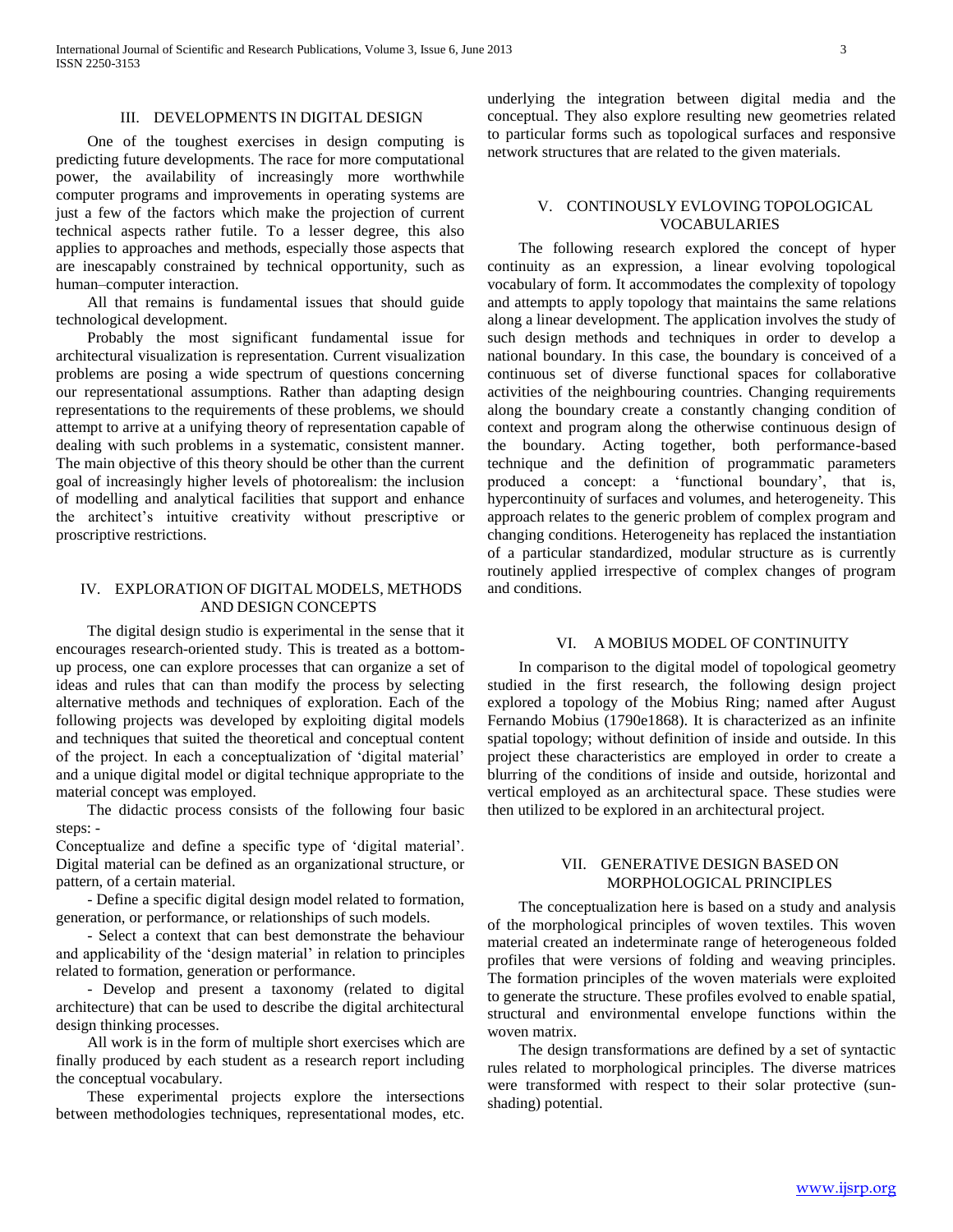



**Figure 5. Spatial explorations of Mobius-based digital models**

# VIII. DIGITAL ARCHITECTURE AND THE CHALLENGE OF A NEW PEDAGOGY

 As a result of these experiences we have encountered new orientations to the explication of the judgmental aspects of design as per formative and generative factors. The student has become adept at juggling the multiple forms of data and images that are represented in digital design environments. Far beyond Scho" n's characterization of visual reasoning as a 'dialogue with the materials of the problem" and "backtalk" from visual images, the digital and compound processes of formation, generation and performance of "digital material" creates a completely novel view of design that may even justify the uniqueness of the term, digital design thinking.

 Architectural thinking has been presented as nontypological and nondeterministic in supporting and preferring the differentiated over the generic and the typological. We have explored new forms and relationships between the designer, process and information establishing new approaches to design. Integration of techniques, such as parametric formation, etc. has provided novel venues for design exploration. These models have demonstrated the growing impact of digital design media as a mediator between content and skill. With respect to certain of the root concepts of conventional design theories, the implications of these transformations of traditional didactic principles, as we believe, have demonstrated significant implications for the field of architecture and design education.

 Root concepts in design theory such as representation, typologies, and other principles of the visual literacy school of design pedagogy are transformed. Instead concepts such as morphogenesis, generative and performance-based design, materialization and production are introduced. A schema of four paradigmatic models presents an interpretation of digital design in which the methodological characteristics of these paradigms have been formulated relative to theoretical concepts of design and design thinking. These models include formation, generation, performance, and performance-based generation. These four processes become the underlying logic of digital architectural design in which digital models can be applied to architectural content and design tasks.

## IX. CONCLUSION

 As digital design media become more multifaceted and more demanding with respect to knowledge of many types of software, knowledge of scripting languages, and the management and maintenance of complex data models, there will be a need to educate a new generation of digital design experts. The thought of the designer as digital tool-maker reflects both the potential for modifying digital design media as it does the necessity for specialist knowledge needed to operate such media. So presently the idea of a class of "digerati", or digital literati as advanced digital systems designers appears to be an accurate description of the contemporary situation.

 Beyond any doubt digital design appears to be a mainstream marvel, and the theory of digital design appears to be one of the most active and significant subjects of theoretical discourse today. Our approach to fitting the digital and the theoretical has dealt with the problem of any new instruction: beginning with a new classification for digital architectural theory. This has occurred in order to create the theoretical foundations of new